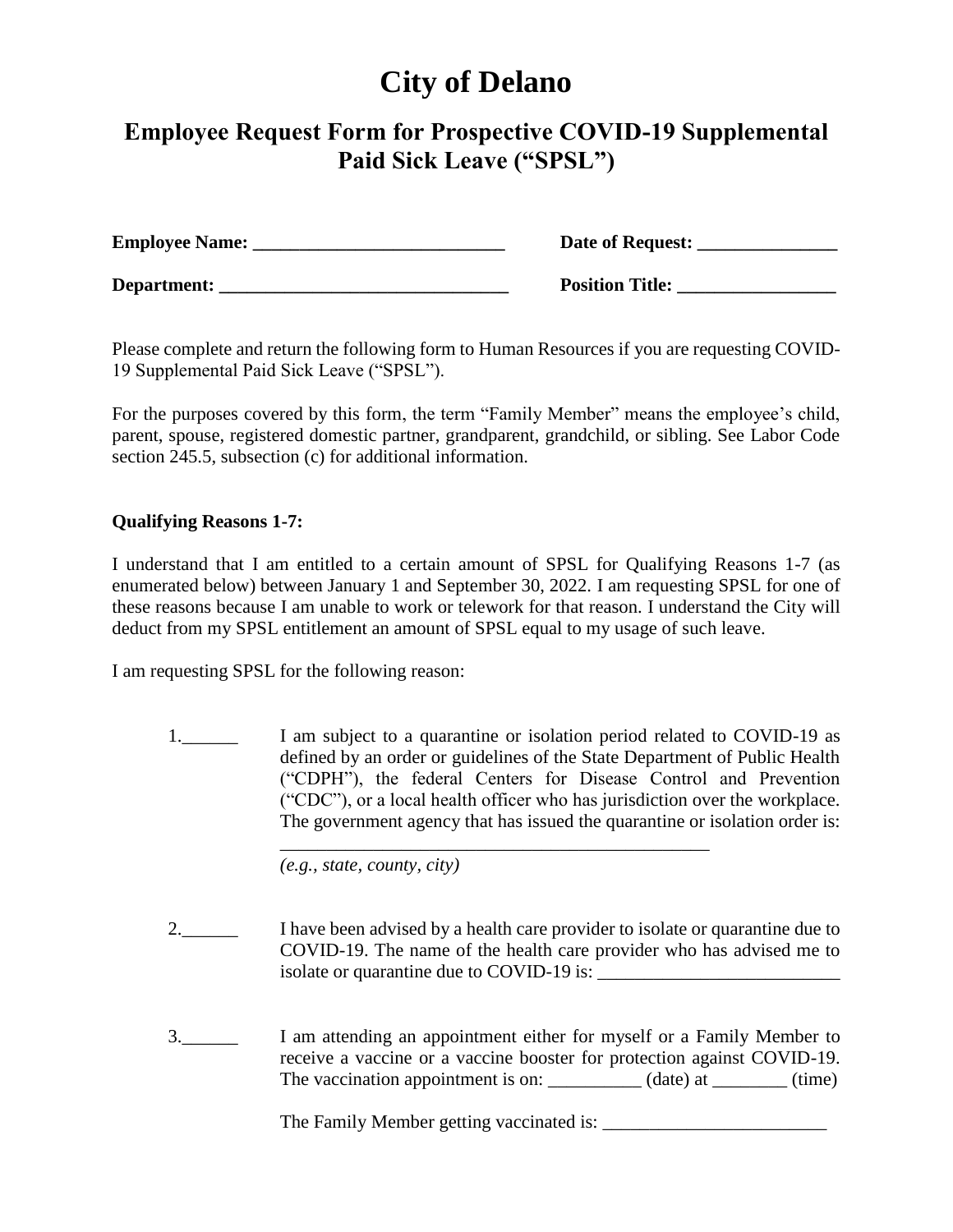| Either I am or a Family Member is experiencing symptoms related to a |
|----------------------------------------------------------------------|
| COVID-19 vaccine or a vaccine booster.                               |

I understand that for each vaccination or vaccine booster, the City limits the total SPSL that I may use up to 3 days unless I provide verification from a health care provider that I am or my Family Member is continuing to experience symptoms related to the COVID-19 vaccine or vaccine booster.

The Family Member experiencing symptoms is:

- 5.\_\_\_\_\_\_ I am experiencing symptoms related to COVID-19 and am seeking a medical diagnosis.
- 6.\_\_\_\_\_\_ I am caring for a Family Member who is either (1) subject to a CDPH, CDC, or local health officer order or guidance to isolate or quarantine, or (2) who has been advised to isolate or quarantine by a health care provider.

The Family Member I am caring for is: *(state the relation of the Family Member for whom you are providing care)*

The government agency that has issued the quarantine or isolation order is: \_\_\_\_\_\_\_\_\_\_\_\_\_\_\_\_\_\_\_\_\_\_\_\_\_\_\_\_\_\_\_\_\_\_\_\_\_\_\_\_\_\_\_\_\_\_\_\_\_\_\_\_\_\_\_\_\_\_\_\_

 *(e.g., state, county, city)*

The name of the health care provider who advised my Family Member to isolate or quarantine due to COVID-19 is: \_\_\_\_\_\_\_\_\_\_\_\_\_\_\_\_\_\_\_\_\_\_\_\_\_

7.\_\_\_\_\_\_ I am caring for my child whose school or place of care is closed *or* otherwise unavailable for reasons related to COVID-19 on the premises of the school or place of care.

> The name of the school or place of care that is closed or otherwise unavailable is: \_\_\_\_\_\_\_\_\_\_\_\_\_\_\_\_\_\_\_\_\_\_\_\_\_\_\_\_\_\_\_\_\_\_\_\_\_\_\_\_\_\_\_\_\_\_\_\_

## **Qualifying Reasons 8:**

I understand that I am entitled to a certain amount of SPSL for Qualifying Reason 8 (as enumerated below) between January 1 and September 30, 2022. I am requesting SPSL for this reason because I am unable to work or telework for that reason. I understand the City will deduct from my SPSL entitlement an amount of SPSL equal to my usage of such leave.